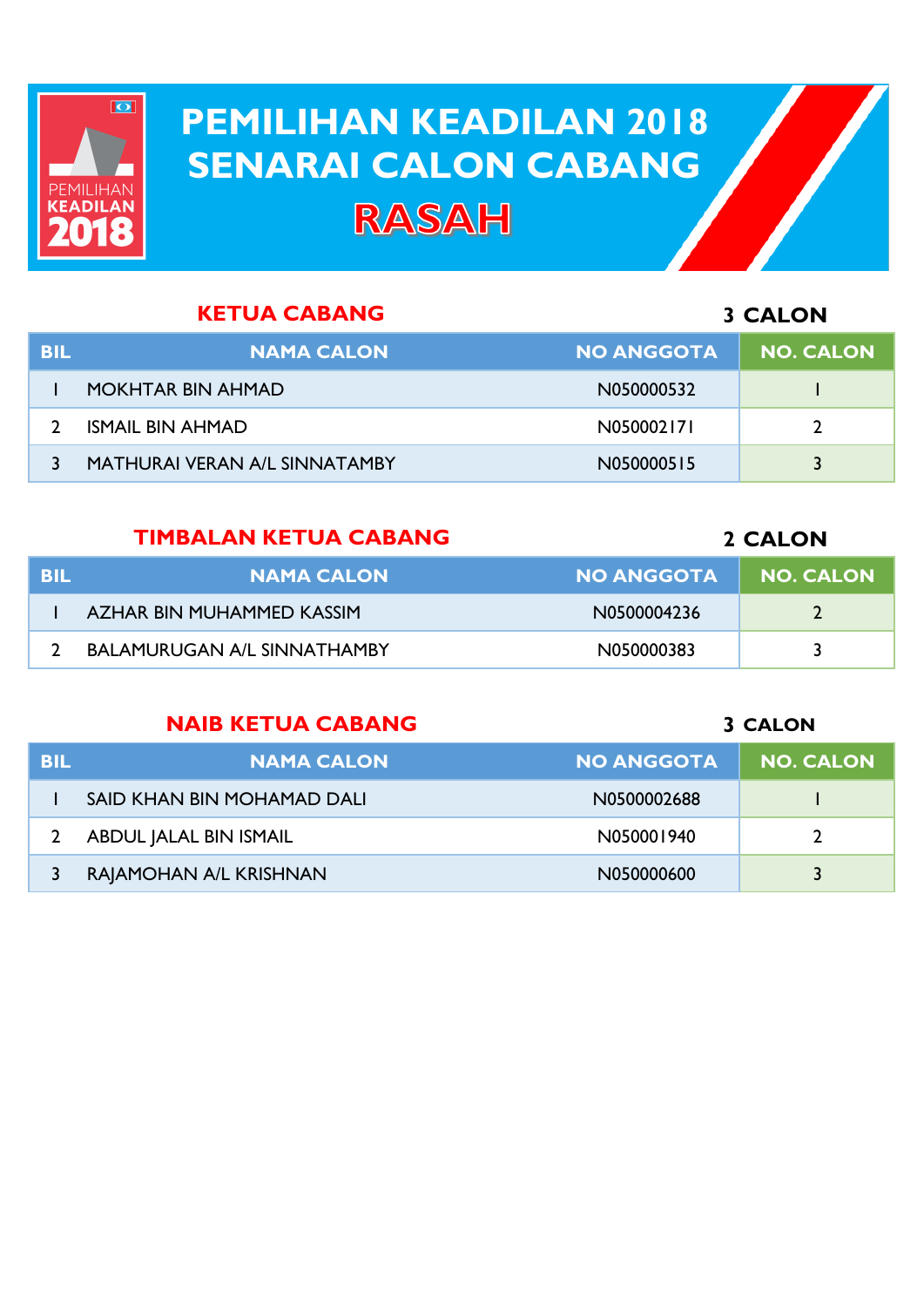# **AHLI JAWATANKUASA CABANG**

**CALON**

| <b>BIL</b>              | <b>NAMA CALON</b>                 | <b>NO ANGGOTA</b> | <b>NO. CALON</b>        |
|-------------------------|-----------------------------------|-------------------|-------------------------|
| T                       | <b>DANIEL A/L SELVARAVAR</b>      | N050000404        | I                       |
| $\overline{2}$          | KAMARAVELLA A/L MARIAPPAN         | N050000458        | $\overline{2}$          |
| $\overline{\mathbf{3}}$ | <b>NORDIN BIN OMAR</b>            | N0500002606       | $\overline{\mathbf{3}}$ |
| 4                       | <b>AURASU A/L SOMAN</b>           | N050000377        | $\overline{4}$          |
| 5                       | <b>SELLAM A/P VELOO</b>           | N050000662        | 5                       |
| 6                       | <b>GILBERT ROY A/L SILVESTER</b>  | N050001479        | 6                       |
| $\overline{7}$          | DINESS KUMAR A/L RENGASAMY        | N050000735        | $\overline{7}$          |
| 8                       | S.VELLAIAMMAL A/P SINNATHAMBY     | N050000747        | 8                       |
| 9                       | <b>LEE CHEE NAM</b>               | N050002047        | 9                       |
| $\overline{0}$          | <b>MOHD SANI BIN TALIB</b>        | N0500002459       | 10                      |
| $\mathbf{1}$            | MURUGAYAN A/L PAKIRSAMY           | N050000544        | $\mathbf{1}$            |
| 2                       | YUSRI BIN JAAFAR                  | N050000328        | 12                      |
| 3                       | AZIS JAKFAR BIN SORAJI            | N050002078        | 3                       |
| 4                       | SIVARATHNAM A/L KRISHNASAMY       | N0500002560       | 4                       |
| 15                      | <b>ISMAIL BIN ABDUL KARIM</b>     | N050000098        | 15                      |
| 16                      | <b>MOHD NIZA'AN BIN KASSIM</b>    | N0500002609       | 16                      |
| 17                      | RAJAGOPAL A/L SOMOO               | N050000825        | 17                      |
| 18                      | RAMAN KAJAN A/L R KOCHI RAJAN     | N050002133        | 18                      |
| $ 9\rangle$             | <b>HARIDAS A/L M RAMASAMY</b>     | N050002197        | 9                       |
| 20                      | AHMAD IZZUDDIN BIN ISMAIL         | N0500002544       | 20                      |
| 21                      | <b>MAZLAN SHAH BIN AZMAN SHAH</b> | N050002106        | 21                      |
| 22                      | SUREVIN NAIR A/L AYYAPPAN         | N0500002657       | 22                      |
| 23                      | <b>MOHAMAD BIN YUSOF</b>          | N050001330        | 23                      |
| 24                      | ANBUMUTHU A/L SINNASAMY           | N050000362        | 24                      |
| 25                      | <b>ZAMRI BIN SAMSURI</b>          | N050002157        | 25                      |
| 26                      | <b>MAHANUM BINTI MOHD SHAARI</b>  | N0500002446       | 26                      |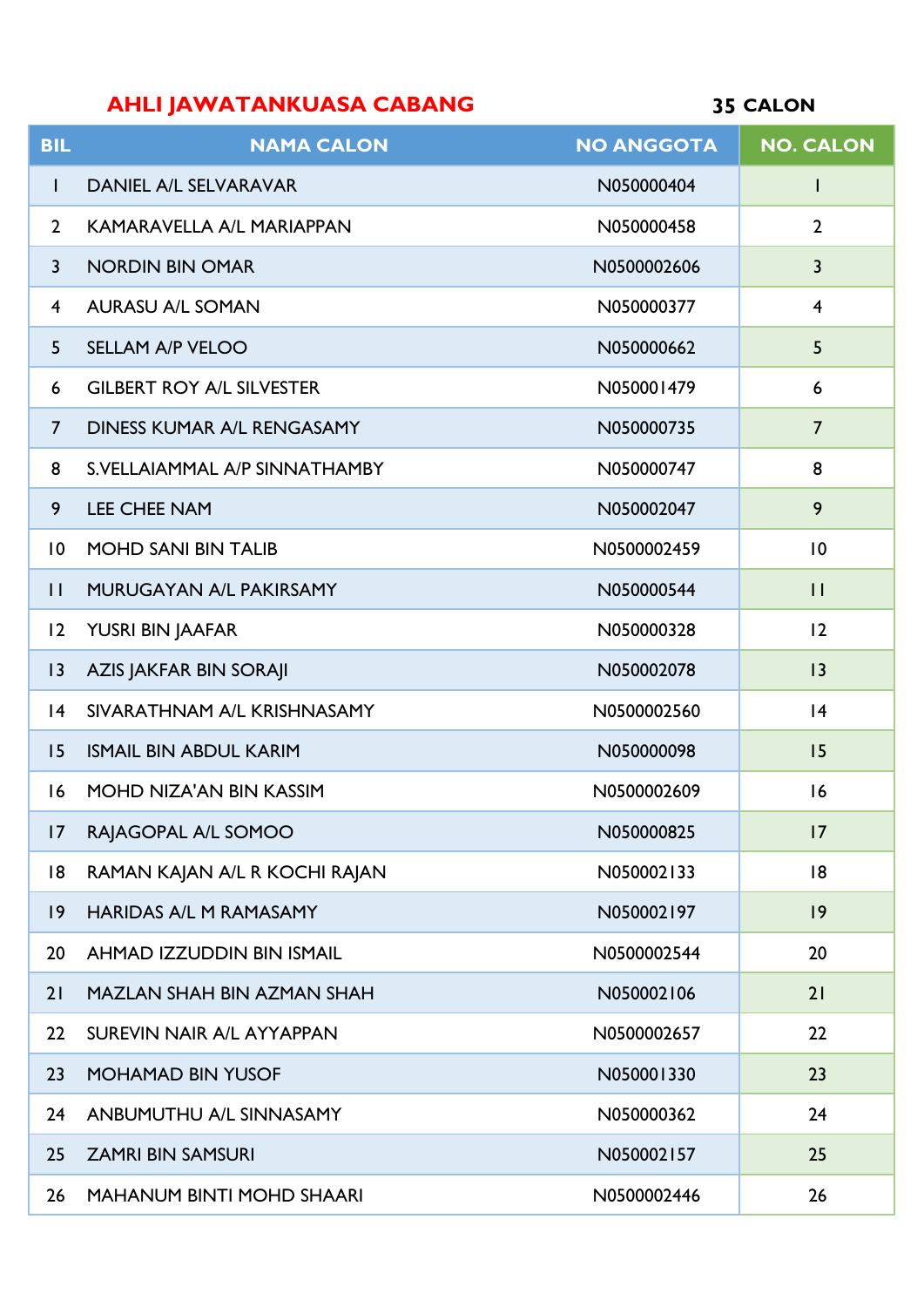| 27  | <b>MOHAMAD DANEL BIN SHARIP</b>      | N0500002437 | 27 |
|-----|--------------------------------------|-------------|----|
| 28  | <b>MURUGAN A/L KRISHNAN</b>          | N050000541  | 28 |
| 29  | MANIMARAN @ SHAFIQ ALI A/L MARIMUTHU | N0500002467 | 29 |
| 30  | <b>MOHD THOHIR BIN AHMAD</b>         | N050002122  | 30 |
| 3 I | <b>SELAMAH BINTI SULAIMAN</b>        | N0500002447 | 31 |
| 32  | <b>HUSSEIN BIN YAHYA</b>             | N0500002457 | 32 |
| 33  | <b>AZHAR BIN ABDUL RAHMAN</b>        | N0500002685 | 33 |
| 34  | <b>MOHD RAUS BIN MOHD ATAN</b>       | N0500004193 | 34 |
| 35  | THANABALAN A/L V.SUBRAMANIAM         | N0500003725 | 35 |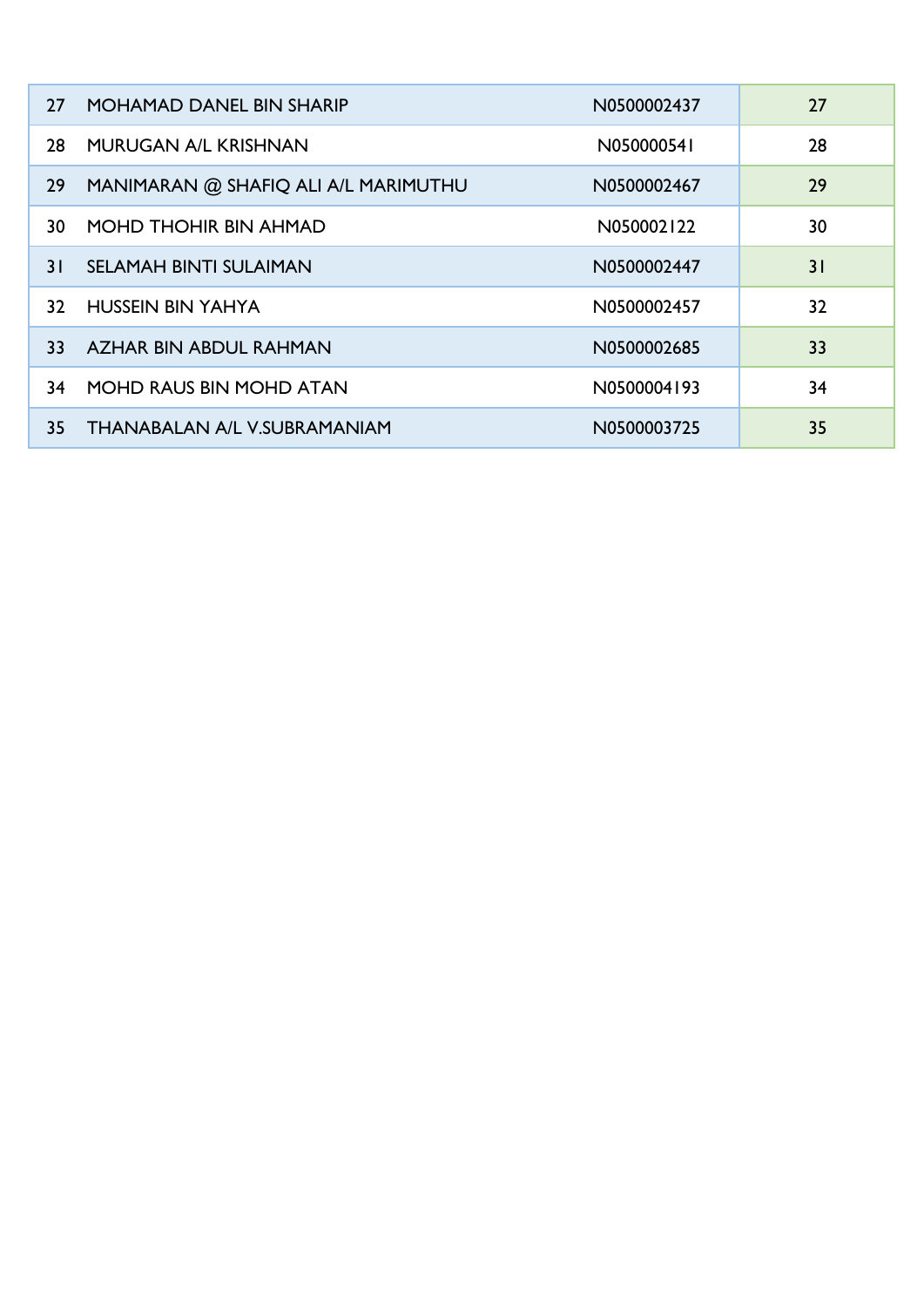#### **KETUA AMK CABANG**

| -RII | <b>NAMA CALON</b>         | NO ANGGOTA  | NO. CALON |
|------|---------------------------|-------------|-----------|
|      | <b>ASHRAF BIN MOHD</b>    | N050002077  |           |
|      | AHMAD IZZUDDIN BIN ISMAIL | N0500002544 |           |

**CALON**

**CALON**

### **TIMBALAN KETUA AMK CABANG**

| -BIL | NO ANGGOTA I<br><b>NAMA CALON</b>       | <b>I</b> NO. CALON |
|------|-----------------------------------------|--------------------|
|      | MOHAMAD DANEL BIN SHARIP<br>N0500002437 |                    |
|      | IZAC A/L KERUSSNAN<br>N050002044        |                    |

| <b>NAIB KETUA AMK CABANG</b> |                                 | 2 CALON           |                  |
|------------------------------|---------------------------------|-------------------|------------------|
| <b>BIL</b>                   | <b>NAMA CALON</b>               | <b>NO ANGGOTA</b> | <b>NO. CALON</b> |
|                              | ABDUL HADI BIN MOHD ANAS        | N0500002473       |                  |
|                              | ZAHRATUL AINE BINTI AZIS JAKFAR | N0500002441       |                  |

# **AHLI JAWATANKUASA AMK CABANG**

|                | <b>AHLI JAWATANKUASA AMK CABANG</b> | <b>15 CALON</b>   |                  |
|----------------|-------------------------------------|-------------------|------------------|
| <b>BIL</b>     | <b>NAMA CALON</b>                   | <b>NO ANGGOTA</b> | <b>NO. CALON</b> |
| L              | AWANG KU AHMAD AZUAN BIN MAT AROF   | N0500002438       | I                |
| $\overline{2}$ | AHMAD LUQMANUL HAKIM BIN ISMAIL     | N0500002468       | $\overline{2}$   |
| $\overline{3}$ | MOHD ZAMRI BIN HJ JUSOH             | N0500002454       | 3                |
| $\overline{4}$ | NURATIQAH BT SAID KHAN              | N050002128        | $\overline{4}$   |
| 5 <sup>1</sup> | <b>NORAIDA BINTI ZAINAL</b>         | N050002179        | 5                |
| 6              | MAHENDRAN A/L RAMASAMY              | N050000496        | 6                |
| $\overline{7}$ | <b>MOHD RIDHUAN BIN RAZALI</b>      | N0500002536       | $\overline{7}$   |
| 8              | <b>SUFI AZHAR BIN MOKHTAR</b>       | N0500002435       | 8                |
| 9              | WARDATUL HUMAIRA BINTI AZIS JAKFAR  | N0500002444       | 9                |
| 10             | MUHAMMAD AZUAN SHAH BIN ABD AZIZ    | N0500002527       | 10               |
| $\mathbf{H}$   | MOHD TAUFIQUE BIN HAQIQUE AHMAD     | N050002121        | $\mathbf{1}$     |
| 12             | <b>SUFI AKMAL ARIF BIN MOKHTAR</b>  | N0500002440       | 12               |
| 3              | <b>IBRAHIM BIN ROMOLO</b>           | N0500002687       | 3                |
| 4              | MOHAMAD AZLAN BIN ABDUL KADAR       | N050002108        | 4                |
| 15             | MUHAMMAD FEYRUZ BIN KASIM           | N050001338        | 15               |